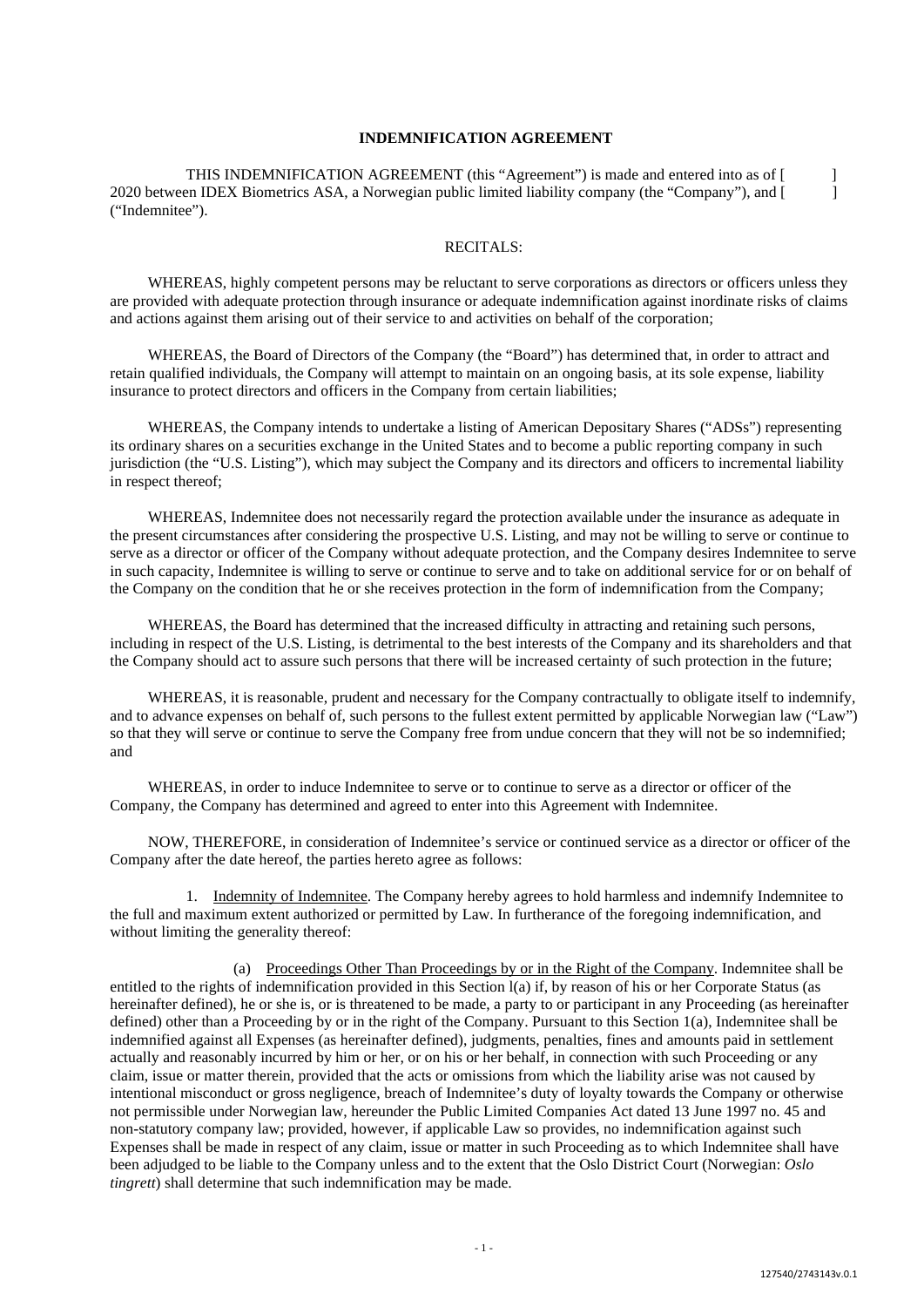(b) Proceedings by or in the Right of the Company. Indemnitee shall be entitled to the rights of indemnification provided in this Section 1(b) if, by reason of his or her Corporate Status, he or she is, or is threatened to be made, a party to or participant in any Proceeding brought by or in the right of the Company. Pursuant to this Section 1(b), Indemnitee shall be indemnified against all Expenses actually and reasonably incurred by him or her, or on his or her behalf, in connection with such Proceeding, if the acts or omissions from which the liability arise was not caused by intentional misconduct or gross negligence, breach of Indemnitee's duty of loyalty towards the Company or otherwise not permissible under Norwegian law, hereunder the Public Limited Companies Act dated 13 June 1997 no. 45 and non-statutory company law; provided, however, if applicable Law so provides, no indemnification against such Expenses shall be made in respect of any claim, issue or matter in such Proceeding as to which Indemnitee shall have been adjudged to be liable to the Company unless and to the extent that the Oslo District Court (Norwegian: *Oslo tingrett*) shall determine that such indemnification may be made.

(c) Indemnification for Expenses of a Party Who is Wholly or Partly Successful. Notwithstanding any other provision of this Agreement, to the extent that Indemnitee is, by reason of his or her Corporate Status, a party to and is successful, on the merits or otherwise, in any Proceeding, he or she shall be indemnified to the maximum extent permitted by Law against all Expenses actually and reasonably incurred by him or her or on his or her behalf in connection therewith. If Indemnitee is not wholly successful in such Proceeding but is successful, on the merits or otherwise, as to one or more but less than all claims, issues or matters in such Proceeding, the Company shall indemnify Indemnitee against all Expenses actually and reasonably incurred by him or her or on his or her behalf in connection with each successfully resolved claim, issue or matter. For purposes of this Section and without limitation, the termination of any claim, issue or matter in such a Proceeding by dismissal, with or without prejudice, shall be deemed to be a successful result as to such claim, issue or matter.

2. Additional Indemnity. In addition to, and without regard to any limitations on, the indemnification provided for in Section 1 of this Agreement, the Company shall and hereby does indemnify and hold harmless Indemnitee against all Expenses, judgments, penalties, fines and amounts paid in settlement actually and reasonably incurred by him or her or on his or her behalf if, by reason of his or her Corporate Status, he or she is, or is threatened to be made, a party to or participant in any Proceeding (including a Proceeding by or in the right of the Company). The only limitation that shall exist upon the Company's obligations pursuant to this Agreement shall be that the Company shall not be obligated to make any payment to Indemnitee that is determined (under the procedures, and subject to the presumptions, set forth in Sections 5 and 6 hereof) to be unlawful under Law.

3. Indemnification for Expenses of a Witness. Notwithstanding any other provision of this Agreement, to the extent that Indemnitee is, by reason of his or her Corporate Status, a witness, or is made (or asked) to respond to discovery requests, in any Proceeding to which Indemnitee is not a party, he shall be indemnified against all Expenses actually and reasonably incurred by him or her or on his or her behalf in connection therewith (to the extent that such Expenses are paid by any other party).

4. Advancement of Expenses. Notwithstanding any other provision of this Agreement, the Company shall reimburse Indemnitee for, or advance all Expenses incurred by or on behalf of Indemnitee in connection with any Proceeding by reason of Indemnitee's Corporate Status within ten (10) days after the receipt by the Company of a statement or statements from Indemnitee requesting such advance or advances from time to time, whether prior to or after final disposition of such Proceeding. Such statement or statements shall reasonably evidence the Expenses incurred by Indemnitee and shall include or be preceded or accompanied by an undertaking by or on behalf of Indemnitee to repay within thirty (30) days of ultimate determination any Expenses advanced if it shall ultimately be determined that Indemnitee is not entitled to be indemnified against such Expenses. Any advances and undertakings to repay pursuant to this Section 4 shall be unsecured and interest free.

5. Procedures and Presumptions for Determination of Entitlement to Indemnification. It is the intent of this Agreement to secure for Indemnitee rights of indemnity that are as favorable as may be permitted under Law. Accordingly, the parties agree that the following procedures and presumptions shall apply in the event of any question as to whether Indemnitee is entitled to indemnification under this Agreement:

(a) To obtain indemnification (including, but not limited to, the advancement of Expenses and contribution by the Company) under this Agreement, Indemnitee shall submit to the Chair of the Board (or the deputy chair if the Indemnitee is the Chair) a written request, including therein or therewith such documentation and information as is reasonably available to Indemnitee and is reasonably necessary to determine whether and to what extent Indemnitee is entitled to indemnification. The Chair or deputy chair, as the case may be, shall, promptly upon receipt of such a request for indemnification, advise the Board in writing that Indemnitee has requested indemnification. Notwithstanding the foregoing, any failure of Indemnitee to provide such a request to the Company, or to provide such a request in a timely fashion, shall not relieve the Company of any liability that it may have to Indemnitee unless, and to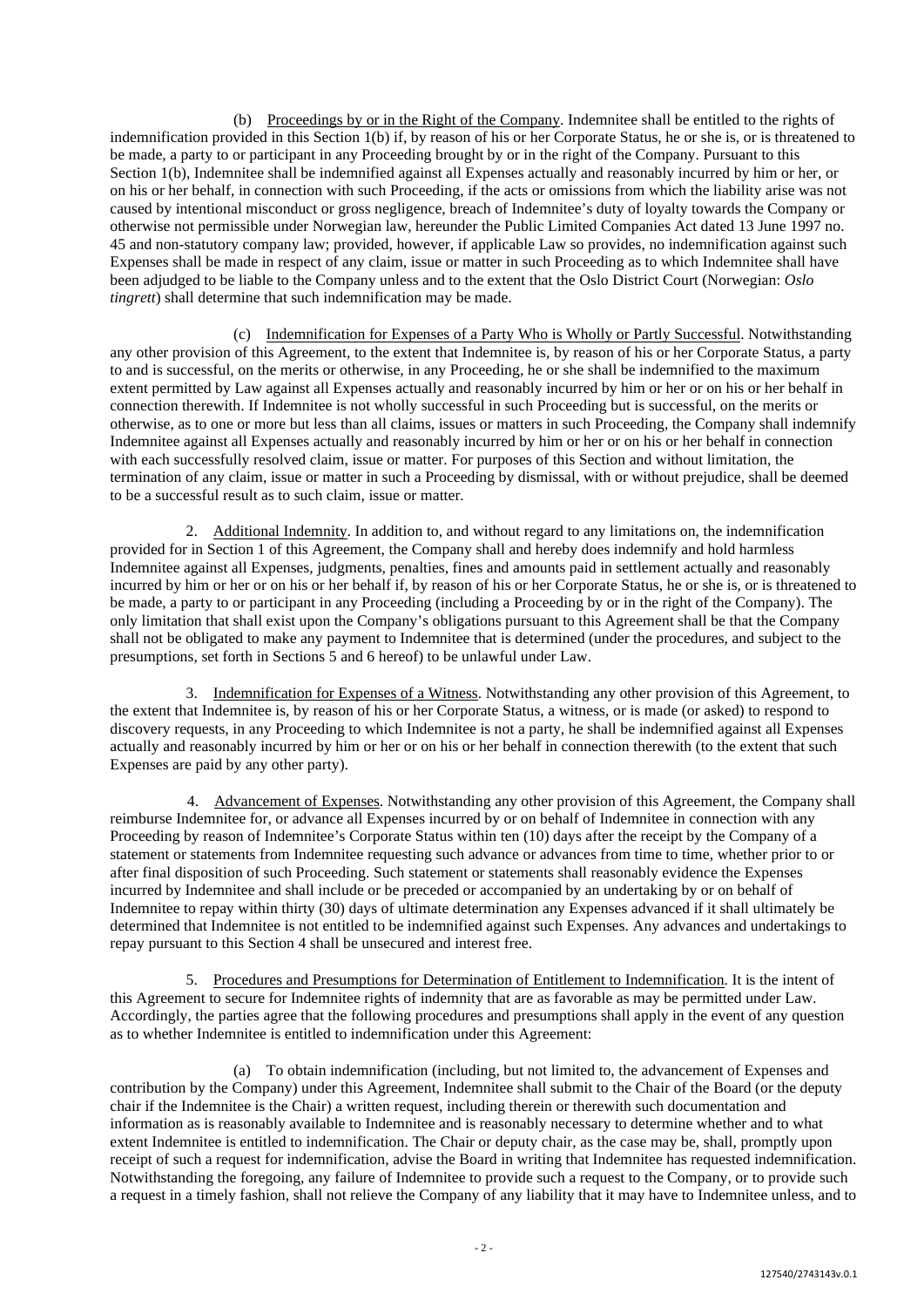the extent that, such failure actually and materially prejudices the interests of the Company or the Indemnitee's claim towards the Company is time-barred in accordance with the Norwegian Act no. 18 of 18 May 1979 relating to the Limitation Period for Claims.

(b) Upon written request by Indemnitee for indemnification pursuant to the first sentence of Section 5(a) hereof, a determination with respect to Indemnitee's entitlement thereto shall be made in the specific case by one of the following four methods, which shall be at the election of the Indemnitee: (1) by a majority vote of the Disinterested Directors (as hereinafter defined), provided the Board is in quorum, (2) by a committee of Disinterested Directors designated by a majority vote of the Disinterested Directors, provided that the Board is in quorum, (3) Independent Counsel (as hereinafter defined) in a written opinion to the Board, a copy of which shall be delivered to the Indemnitee, or (4) by the shareholders of the Company.

(c) If the determination of entitlement to indemnification is to be made by Independent Counsel pursuant to Section 5(b) hereof, the Independent Counsel shall be selected as provided in this Section 5(c). The Independent Counsel shall be selected by Indemnitee (unless Indemnitee requests that such selection be made by the Board). Indemnitee or the Company, as the case may be, may, within 10 days after such written notice of selection shall have been given, deliver to the Company or to Indemnitee, as the case may be, a written objection to such selection; provided, however, that such objection may be asserted only on the ground that the Independent Counsel so selected does not meet the requirements of "Independent Counsel" as defined in Section 12 of this Agreement, and the objection shall set forth with particularity the factual basis of such assertion. Absent a proper and timely objection, the person so selected shall act as Independent Counsel. If a written objection is made and substantiated, the Independent Counsel selected may not serve as Independent Counsel unless and until such objection is withdrawn or a court has determined that such objection is without merit. If, within 20 days after submission by Indemnitee of a written request for indemnification pursuant to Section 5(a) hereof, no Independent Counsel shall have been selected and not objected to, either the Company or Indemnitee may petition the Oslo District Court (Norwegian: *Oslo tingrett*) for resolution of any objection which shall have been made by the Company or Indemnitee to the other's selection of Independent Counsel and/or for the appointment as Independent Counsel of a person selected by the court or by such other person as the court shall designate, and the person with respect to whom all objections are so resolved or the person so appointed shall act as Independent Counsel under Section  $\tilde{5}$ (b) hereof. The Company shall pay any and all reasonable fees and expenses of Independent Counsel incurred by such Independent Counsel in connection with acting pursuant to Section 5(b) hereof, and the Company shall pay all reasonable fees and expenses incident to the procedures of this Section 5(c), regardless of the manner in which such Independent Counsel was selected or appointed.

(d) In making a determination with respect to entitlement to indemnification hereunder, the person or persons or entity making such determination shall presume that Indemnitee is entitled to indemnification under this Agreement. Anyone seeking to overcome this presumption shall have the burden of proof and the burden of persuasion by clear and convincing evidence. Neither the failure of the Company (including by its directors or Independent Counsel) to have made a determination prior to the commencement of any action pursuant to this Agreement that indemnification is proper in the circumstances because Indemnitee has met the applicable standard of conduct, nor an actual determination by the Company (including by its directors or Independent Counsel) that Indemnitee has not met such applicable standard of conduct, shall be a defense to the action or create a presumption that Indemnitee has not met the applicable standard of conduct.

(e) Indemnitee shall be deemed to have acted in good faith if Indemnitee's action is based on the records or books of account of the Enterprise (as hereinafter defined), including financial statements, or on information supplied to Indemnitee by the officers of the Enterprise in the course of their duties, or on the advice of legal counsel for the Enterprise or on information or records given or reports made to the Enterprise by an independent certified public accountant or by an appraiser or other expert selected with reasonable care by the Enterprise. In addition, the knowledge and/or actions, or failure to act, of any director, officer, agent or employee of the Enterprise shall not be imputed to Indemnitee for purposes of determining the right to indemnification under this Agreement. Whether or not the foregoing provisions of this Section 5(e) are satisfied, it shall in any event be presumed that Indemnitee has at all times acted in good faith and in a manner he or she reasonably believed to be in or not opposed to the best interests of the Company. Anyone seeking to overcome this presumption shall have the burden of proof and the burden of persuasion by clear and convincing evidence.

(f) If the person, persons or entity empowered or selected under Section 5 to determine whether Indemnitee is entitled to indemnification shall not have made a determination within thirty (30) days after receipt by the Company of the request therefor, the requisite determination of entitlement to indemnification shall be deemed to have been made and Indemnitee shall be entitled to such indemnification absent (i) a misstatement by Indemnitee of a material fact, or an omission of a material fact necessary to make Indemnitee's statement not materially misleading, in connection with the request for indemnification, or (ii) a prohibition of such indemnification under applicable law;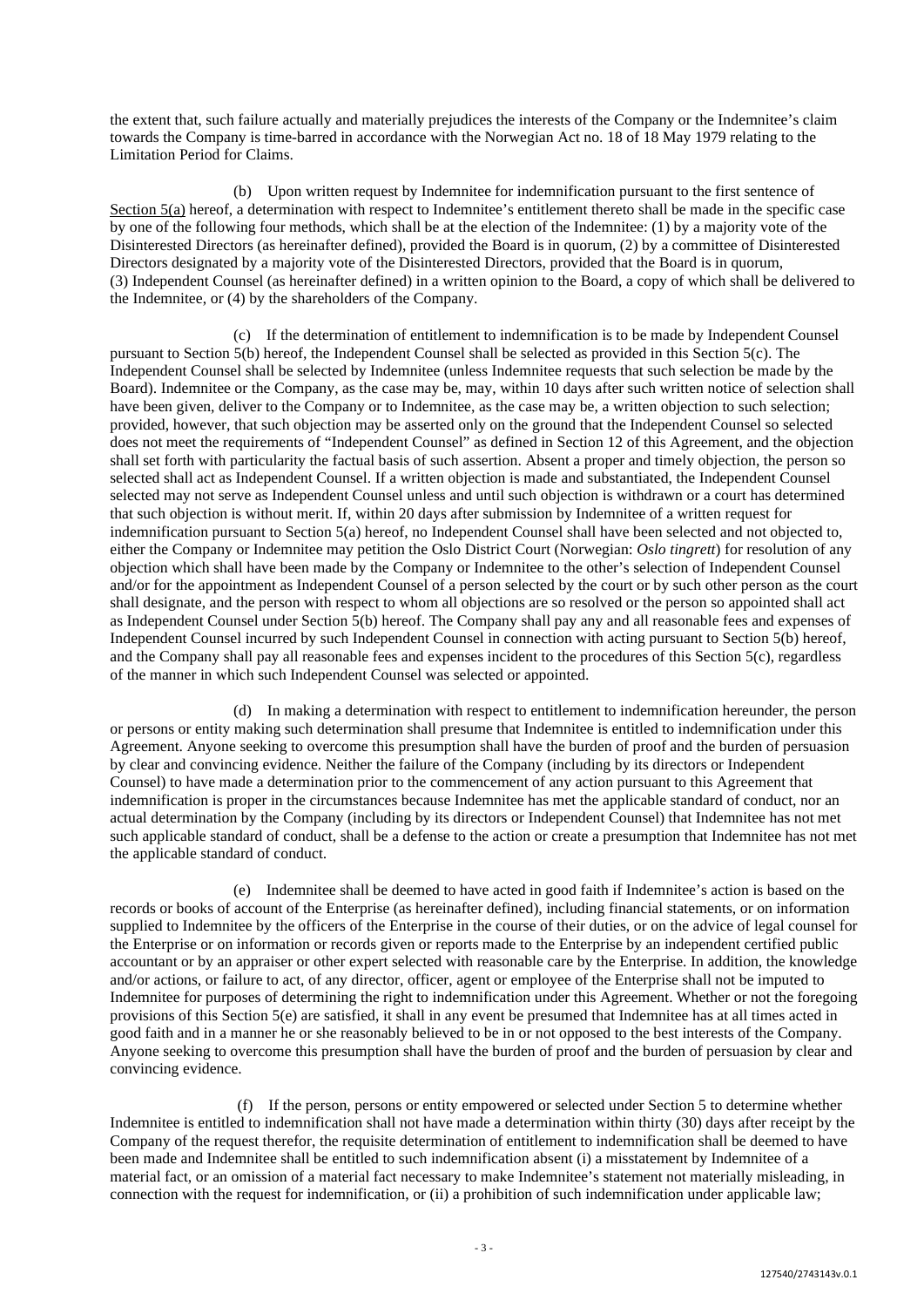provided, however, that such 30-day period may be extended for a reasonable time, not to exceed an additional fifteen (15) days, if the person, persons or entity making such determination with respect to entitlement to indemnification in good faith requires such additional time to obtain or evaluate documentation and/or information relating thereto; and provided, further, that the foregoing provisions of this Section 5(f) shall not apply if the determination of entitlement to indemnification is to be made by the shareholders pursuant to Section  $5(b)$  of this Agreement and if (A) within fifteen (15) days after receipt by the Company of the request for such determination, the Board or the Disinterested Directors, if appropriate, resolve to submit such determination to the shareholders for their consideration at an annual general meeting thereof to be held within seventy-five (75) days after such receipt and such determination is made thereat, or (B) an extraordinary general meeting of shareholders is called within fifteen (15) days after such receipt for the purpose of making such determination, such meeting is held for such purpose within sixty (60) days after having been so called and such determination is made thereat.

(g) Indemnitee shall cooperate with the person, persons or entity making such determination with respect to Indemnitee's entitlement to indemnification, including providing to such person, persons or entity upon reasonable advance request any documentation or information which is not privileged or otherwise protected from disclosure and which is reasonably available to Indemnitee and reasonably necessary to such determination. Any Independent Counsel or member of the Board shall act reasonably and in good faith in making a determination regarding the Indemnitee's entitlement to indemnification under this Agreement. Any costs or expenses (including reasonable attorneys' fees and disbursements) incurred by Indemnitee in so cooperating with the person, persons or entity making such determination shall be borne by the Company (irrespective of the determination as to Indemnitee's entitlement to indemnification) and the Company hereby indemnifies and agrees to hold Indemnitee harmless therefrom.

(h) The Company acknowledges that a settlement or other disposition short of final judgment may be successful if it permits a party to avoid expense, delay, distraction, disruption and uncertainty. In the event that any Proceeding to which Indemnitee is a party is resolved in any manner other than by adverse judgment against Indemnitee (including, without limitation, settlement of such Proceeding with or without payment of money or other consideration) it shall be presumed that Indemnitee has been successful on the merits or otherwise in such Proceeding. Anyone seeking to overcome this presumption shall have the burden of proof and the burden of persuasion by clear and convincing evidence.

(i) The termination of any Proceeding or of any claim, issue or matter therein, by judgment, order, settlement or conviction, or upon a plea of *nolo contendere* or its equivalent, shall not (except as otherwise expressly provided in this Agreement) of itself adversely affect the right of Indemnitee to indemnification or create a presumption that Indemnitee did not act in good faith and in a manner which he or she reasonably believed to be in or not opposed to the best interests of the Company or, with respect to any criminal Proceeding, that Indemnitee had reasonable cause to believe that his or her conduct was unlawful.

## 6. Remedies of Indemnitee.

(a) In the event that (i) a determination is made pursuant to Section 5 of this Agreement that Indemnitee is not entitled to indemnification under this Agreement, (ii) advancement of Expenses is not timely made pursuant to Section 4 of this Agreement, (iii) no determination of entitlement to indemnification is made pursuant to Section 5(b) of this Agreement within ninety (90) days after receipt by the Company of the request for indemnification, (iv) payment of indemnification is not made pursuant to this Agreement within ten (10) days after receipt by the Company of a written request therefor, (v) payment of indemnification is not made within ten (10) days after a determination has been made that Indemnitee is entitled to indemnification or such determination is deemed to have been made pursuant to Section 5 of this Agreement, or (vi) the Company or any other person takes any action to declare this Agreement void or unenforceable, or institutes any litigation or other action or Proceeding designed to deny, or to recover from, the Indemnitee the benefits provided or intended to be provided hereunder, Indemnitee shall be entitled to an adjudication in Oslo District Court (Norwegian: *Oslo tingrett*), or in any other court of competent jurisdiction, of his or her entitlement to such indemnification. Indemnitee shall commence such proceeding seeking an adjudication within one hundred eighty (180) days following the date on which Indemnitee first has the right to commence such proceeding pursuant to this Section 6(a). The Company shall not oppose Indemnitee's right to seek any such adjudication.

(b) In the event that a determination shall have been made pursuant to Section 5(b) of this Agreement that Indemnitee is not entitled to indemnification, any judicial proceeding commenced pursuant to this Section 6 shall be conducted in all respects, if so permitted by applicable procedural law, as a *de novo* trial on the merits, and Indemnitee shall not be prejudiced by reason of the adverse determination under Section 5(b).

(c) If a determination shall have been made pursuant to Section 5(b) of this Agreement that Indemnitee is entitled to indemnification, the Company shall be bound by such determination in any judicial proceeding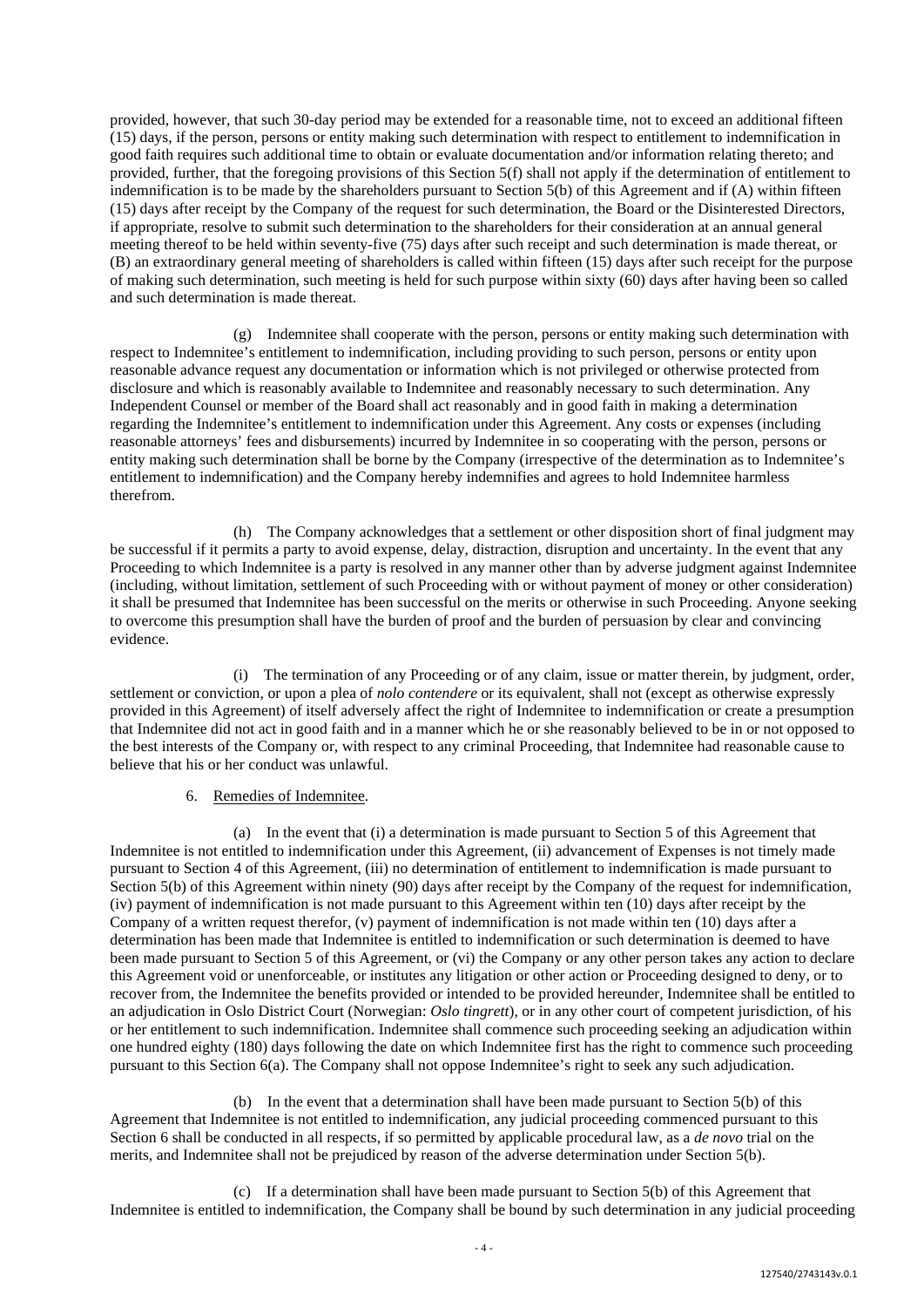commenced pursuant to this Section 6, absent (i) a misstatement by Indemnitee of a material fact, or an omission of a material fact necessary to make Indemnitee's misstatement not materially misleading in connection with the application for indemnification or (ii) a prohibition of such indemnification under applicable law.

(d) In the event that Indemnitee, pursuant to this Section 6, seeks a judicial adjudication of his or her rights under, or to recover damages for breach of, this Agreement, or to recover under any directors' and officers' liability insurance policies maintained by the Company, the Company shall pay on his or her behalf, in advance, any and all expenses (of the types described in the definition of Expenses in Section 12 of this Agreement) actually and reasonably incurred by him in such judicial adjudication, regardless of whether Indemnitee ultimately is determined to be entitled to such indemnification, advancement of expenses or insurance recovery. The Company authorizes Indemnitee from time to time to retain counsel of Indemnitee's choice, at the expense of the Company to the extent provided under applicable law, to advise and represent Indemnitee in connection with any such judicial adjudication or recovery, including without limitation, the initiation or defense of any litigation or other legal action, whether by or against the Company or any director, officer, shareholder or other person affiliated with the Company; provided that (A) the employment of counsel by Indemnitee has been previously authorized by the Company and (B) Indemnitee shall have reasonably concluded that there is a conflict of interest between the Company and Indemnitee with respect to any judicial action. Notwithstanding any existing or prior attorney-client relationship between the Company and such counsel, the Company consents to Indemnitee's entering into an attorney-client relationship with such counsel, and in that connection, the Company and Indemnitee agree that a confidential relationship shall exist between Indemnitee and such counsel.

(e) The Company shall be precluded from asserting in any judicial proceeding commenced pursuant to this Section 6 that the procedures and presumptions of this Agreement are not valid, binding and enforceable. The Company agrees that its execution of this Agreement shall constitute a stipulation by which (and, if necessary, it shall stipulate in any such court that) it shall be irrevocably bound in any court of competent jurisdiction in which a proceeding by Indemnitee for enforcement of his or her rights hereunder shall have been commenced, continued or appealed, that its obligations set forth in this Agreement are unique and special, and that failure of the Company to comply with the provisions of this Agreement will cause irreparable and irremediable injury to Indemnitee, for which a remedy at law will be inadequate. As a result, in addition to any other right or remedy Indemnitee may have at law or in equity with respect to breach of this Agreement, Indemnitee shall be entitled to injunctive or mandatory relief directing specific performance by the Company of its obligations under this Agreement. The Company shall indemnify Indemnitee against any and all Expenses and, if requested by Indemnitee, shall (within ten (10) days after receipt by the Company of a written request therefor) advance, to the extent not prohibited by Law, such Expenses to Indemnitee, which are incurred by Indemnitee in connection with any action brought by Indemnitee for indemnification or advance of Expenses from the Company under this Agreement or under any directors' and officers' liability insurance policies maintained by the Company, regardless of whether Indemnitee ultimately is determined to be entitled to such indemnification, advancement of Expenses or insurance recovery, as the case may be.

(f) Notwithstanding anything in this Agreement to the contrary, no determination as to entitlement to indemnification under this Agreement shall be required to be made prior to the final disposition of the Proceeding.

## 7. Non-Exclusivity; Survival of Rights; Primacy of Indemnification; Insurance; Subrogation.

(a) The rights of indemnification and the right to receive advancement of Expenses as provided by this Agreement shall not be deemed exclusive of any other rights to which Indemnitee may at any time be entitled under applicable law, the Articles of Association, any agreement, a vote of shareholders, a resolution of directors or otherwise. No amendment, alteration or repeal of this Agreement or of any provision hereof shall limit or restrict any right of Indemnitee under this Agreement in respect of any action taken or omitted by such Indemnitee in his or her Corporate Status prior to such amendment, alteration or repeal. To the extent that a change in the Law, whether by statute or judicial decision, permits greater indemnification than would be afforded currently under the this Agreement, it is the intent of the parties hereto that Indemnitee shall enjoy by this Agreement the greater benefits so afforded by such change. No right or remedy herein conferred is intended to be exclusive of any other right or remedy, and every other right and remedy shall be cumulative and in addition to every other right and remedy given hereunder or now or hereafter existing at law or in equity or otherwise. The assertion or employment of any right or remedy hereunder, or otherwise, shall not prevent the concurrent assertion or employment of any other right or remedy.

(b) To the extent that the Company maintains an insurance policy or policies providing liability insurance for directors, officers, employees, or agents or fiduciaries of the Company or of any other corporation, partnership, joint venture, trust, employee benefit plan or other enterprise that such person serves at the request of the Company, Indemnitee shall be covered by such policy or policies in accordance with its or their terms to the maximum extent of the coverage available for any director, officer, employee, agent or fiduciary under such policy or policies. If,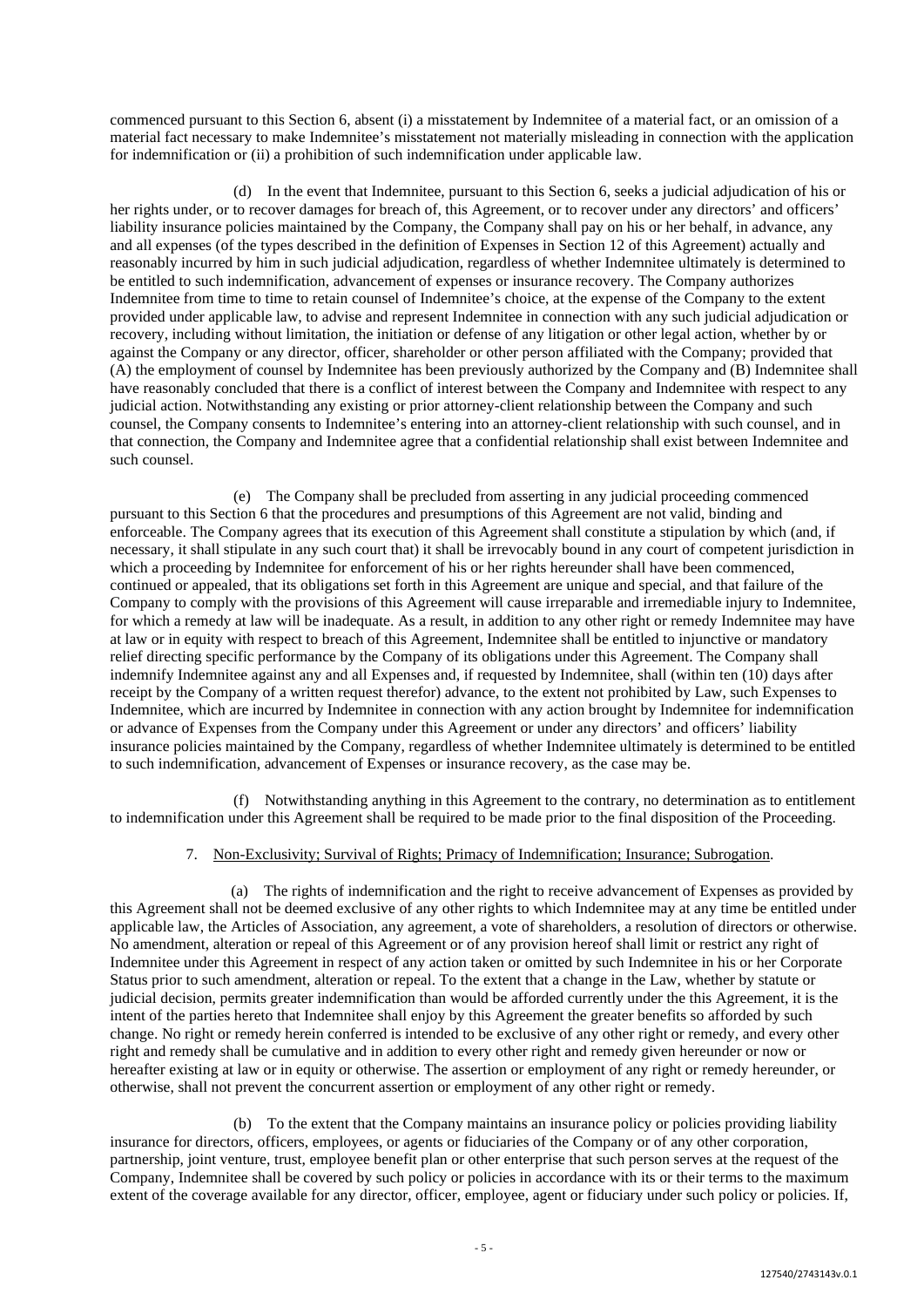at the time of the receipt of a notice of a claim pursuant to the terms hereof, the Company has director and officer liability insurance in effect, the Company shall give prompt notice of the commencement of such proceeding to the insurers in accordance with the procedures set forth in the respective policies. The Company shall thereafter take all necessary or desirable action to cause such insurers to pay, on behalf of the Indemnitee, all amounts payable as a result of such proceeding in accordance with the terms of such policies.

(c) In the event of any payment under this Agreement, the Company shall be subrogated to the extent of such payment to all of the rights of recovery of Indemnitee with respect any insurance policy maintained by the Company in favor of Indemnitee, who shall execute all papers required and take all actions necessary to secure such rights, including execution of such documents as are necessary to enable the Company to bring suit to enforce such rights in accordance with the terms of such insurance policy.

(d) Except as provided in Section 8(a) below, the Company shall not be liable under this Agreement to make any payment of amounts otherwise indemnifiable hereunder if and to the extent that Indemnitee has otherwise actually received such payment under any insurance policy, contract, agreement or otherwise.

8. Exception to Right of Indemnification. Notwithstanding any provision in this Agreement, the Company shall not be obligated under this Agreement to indemnify Indemnitee in connection with any claim made against Indemnitee:

(a) for acts or omissions performed by Indemnitee caused by intentional misconduct or gross negligence, breach of Indemnitee's duty of loyalty towards the Company or otherwise not permissible under Norwegian law, hereunder the Public Limited Companies Act dated 13 June 1997 no. 45 and non-statutory company law;

(b) for which payment has actually been made to or on behalf of Indemnitee under any insurance policy or other indemnity provision, except with respect to any excess beyond the amount paid under any insurance policy or other indemnity provision; or

(c) in connection with any Proceeding (or any part of any Proceeding) initiated by Indemnitee, including any Proceeding (or any part of any Proceeding) initiated by Indemnitee against the Company or its directors, officers, employees or other indemnitees, unless (i) the Board authorized the Proceeding (or any part of any Proceeding) prior to its initiation, (ii) such Proceeding is being brought by Indemnitee to assert, interpret or enforce his or her rights under this Agreement, or (iii) the Company provides the indemnification, in its sole discretion, pursuant to the powers vested in the Company under applicable law.

9. Duration of Agreement. All agreements and obligations of the Company contained herein shall continue during the period Indemnitee is a director or officer of the Company (or is or was serving at the request of the Company as a director, officer, employee or agent of another corporation, partnership, joint venture, trust or other enterprise) and shall continue thereafter so long as Indemnitee shall be subject to any Proceeding (or any proceeding commenced under Section 6 hereof) by reason of his or her Corporate Status, whether or not he or she is acting or serving in any such capacity at the time any liability or expense is incurred for which indemnification can be provided under this Agreement. This Agreement shall be binding upon and inure to the benefit of and be enforceable by the parties hereto and their respective successors (including any direct or indirect successor by purchase, merger, consolidation or otherwise to all or substantially all of the business or assets of the Company), assigns, spouses, heirs, executors and personal and legal representatives.

10. Security. To the extent requested by Indemnitee, approved by the Board and/or the general meeting of shareholders, as applicable, and to the extent permissible under Law, the Company may at any time and from time to time provide security to Indemnitee for the Company's obligations hereunder through an irrevocable bank line of credit, funded trust or other collateral. Any such security, once lawfully provided to Indemnitee, may not be revoked or released without the prior written consent of the Indemnitee.

11. Enforcement.

(a) The Company expressly confirms and agrees that it has entered into this Agreement and assumes the obligations imposed on it hereby in order to induce Indemnitee to serve as a director or officer of the Company, and the Company acknowledges that Indemnitee is relying upon this Agreement in serving as a director or officer of the Company.

(b) This Agreement constitutes the entire agreement between the parties hereto with respect to the subject matter hereof and supersedes all prior agreements and understandings, oral, written and implied, between the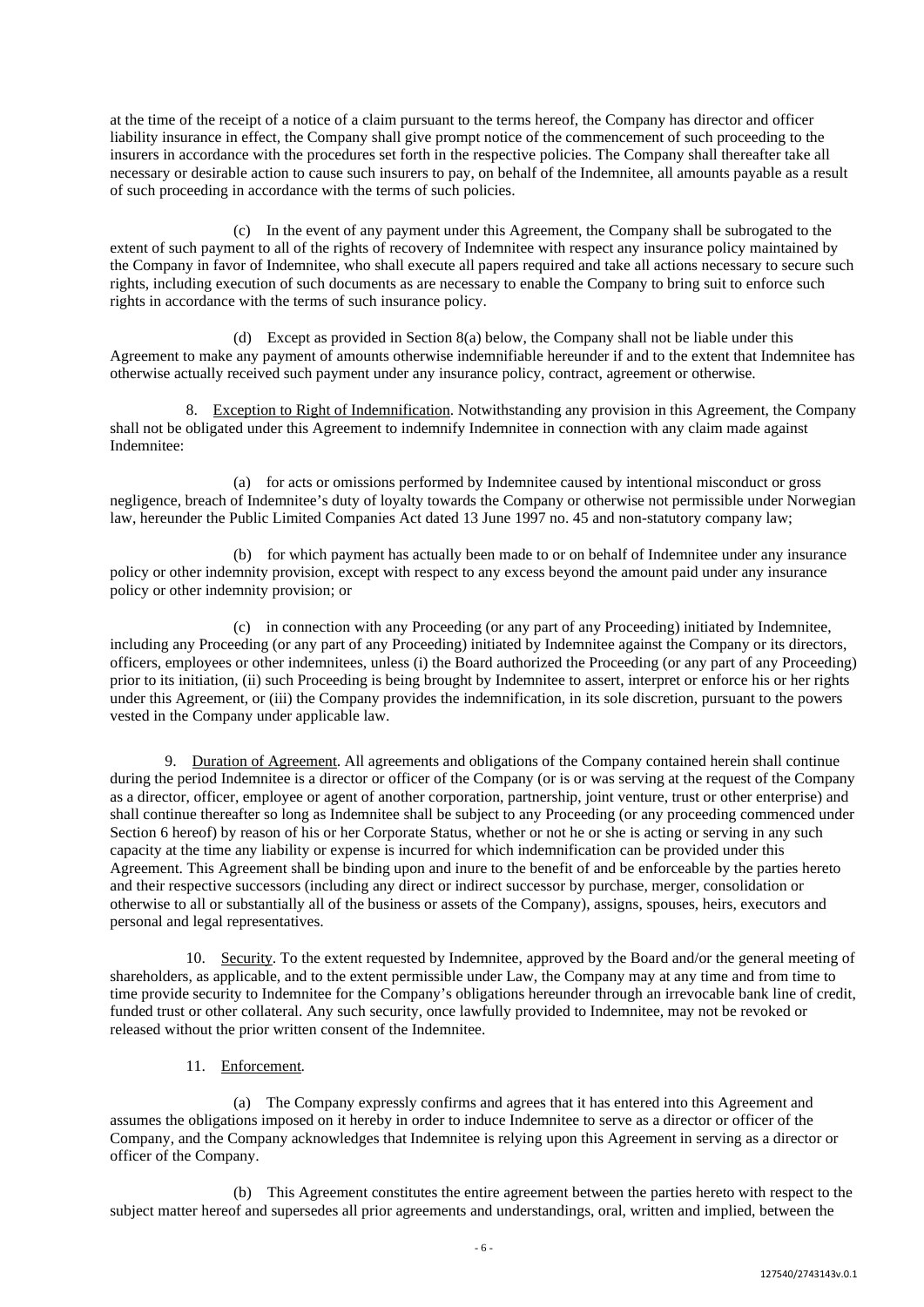parties hereto with respect to the subject matter hereof. For the avoidance of doubt, the employment or service agreement in effect between the Company (or its affiliate) and the Indemnitee shall remain in full force and effect in accordance with its terms.

12. Definitions. For purposes of this Agreement:

(a) "Corporate Status" describes the status of a person who is or was a director, officer, employee, agent or fiduciary of the Company or of any other corporation, partnership, joint venture, trust, employee benefit plan or other enterprise that such person is or was serving at the express written request of the Company.

(b) "Disinterested Director" means a director of the Company who is not and was not a party to the Proceeding in respect of which indemnification is sought by Indemnitee and who is not disqualified from participating in the discussion or decision of the matter pursuant to applicable law.

(c) "Enterprise" shall mean the Company and any other corporation, partnership, joint venture, trust, employee benefit plan or other enterprise that Indemnitee is or was serving at the express written request of the Company as a director, officer, employee, agent or fiduciary.

(d) "Expenses" shall include all reasonable attorneys' fees, retainers, court costs, transcript costs, fees of experts, witness fees, travel expenses, duplicating costs, printing and binding costs, telephone charges, postage, delivery service fees and all other disbursements or expenses of the types customarily incurred in connection with prosecuting, defending, preparing to prosecute or defend, investigating, participating, or being or preparing to be a witness in a Proceeding or responding to, or objecting to, a request to provide discovery in any Proceeding. "Expenses" also shall include Expenses incurred in connection with any appeal resulting from any Proceeding and any federal, state, local or foreign taxes imposed on the Indemnitee as a result of the actual or deemed receipt of any payments under this Agreement, including without limitation, the premium, security for, and other costs relating to any lawful cost bond, supersedeas bond, or other appeal bond or its equivalent, and, for purposes of Section 6(e), Expenses incurred by the Indemnitee in connection with the interpretation, enforcement or defense of Indemnitee's rights under this Agreement by litigation.

(e) "Independent Counsel" means a law firm, or a member of a law firm, that is experienced in matters of corporation law, including without limitation, the Law, and neither presently is, nor in the past five years has been, retained to represent: (i) the Company or Indemnitee in any matter material to either such party (other than with respect to matters concerning Indemnitee under this Agreement, or of other indemnitees under similar indemnification agreements), or (ii) any other party to the Proceeding giving rise to a claim for indemnification hereunder. Notwithstanding the foregoing, the term "Independent Counsel" shall not include any person who, under the applicable standards of professional conduct then prevailing, would have a conflict of interest in representing either the Company or Indemnitee in an action to determine Indemnitee's rights under this Agreement. The Company agrees to pay the reasonable fees of the Independent Counsel referred to above and to fully indemnify such counsel against any and all Expenses, claims, liabilities and damages arising out of or relating to this Agreement or its engagement pursuant hereto.

(f) "Proceeding" includes any threatened, pending or completed action, suit, arbitration, alternate dispute resolution mechanism, investigation, inquiry, administrative hearing or any other actual, threatened or completed proceeding, whether brought by or in the right of the Company or otherwise and whether civil, criminal, administrative or investigative, in which Indemnitee was, is or will be involved as a party or otherwise, by reason of the fact that Indemnitee is or was a director of officer of the Company, by reason of any action taken by him or her or of any inaction on his or her part while acting as a director or officer of the Company, or by reason of the fact that he or she is or was serving at the request of the Company as a director, officer, employee, agent or fiduciary of another corporation, partnership, joint venture, trust, employee benefit plan or other Enterprise; in each case whether or not he or she is acting or serving in any such capacity at the time any liability or expense is incurred for which indemnification can be provided under this Agreement; including one pending on or before the date of this Agreement, but excluding one initiated by an Indemnitee pursuant to Section 6 of this Agreement to enforce his or her rights under this Agreement.

13. Severability. If any provision or provisions of this Agreement shall be held by a court of competent jurisdiction to be invalid, void, illegal or otherwise unenforceable for any reason whatsoever: (a) the validity, legality and enforceability of the remaining provisions of this Agreement (including without limitation, each portion of any section of this Agreement containing any such provision held to be invalid, illegal or unenforceable that is not itself invalid, illegal or unenforceable) shall not in any way be affected or impaired thereby and shall remain enforceable to the fullest extent permitted by law; and (b) to the fullest extent possible, the provisions of this Agreement (including, without limitation, each portion of any section of this Agreement containing any such provision held to be invalid,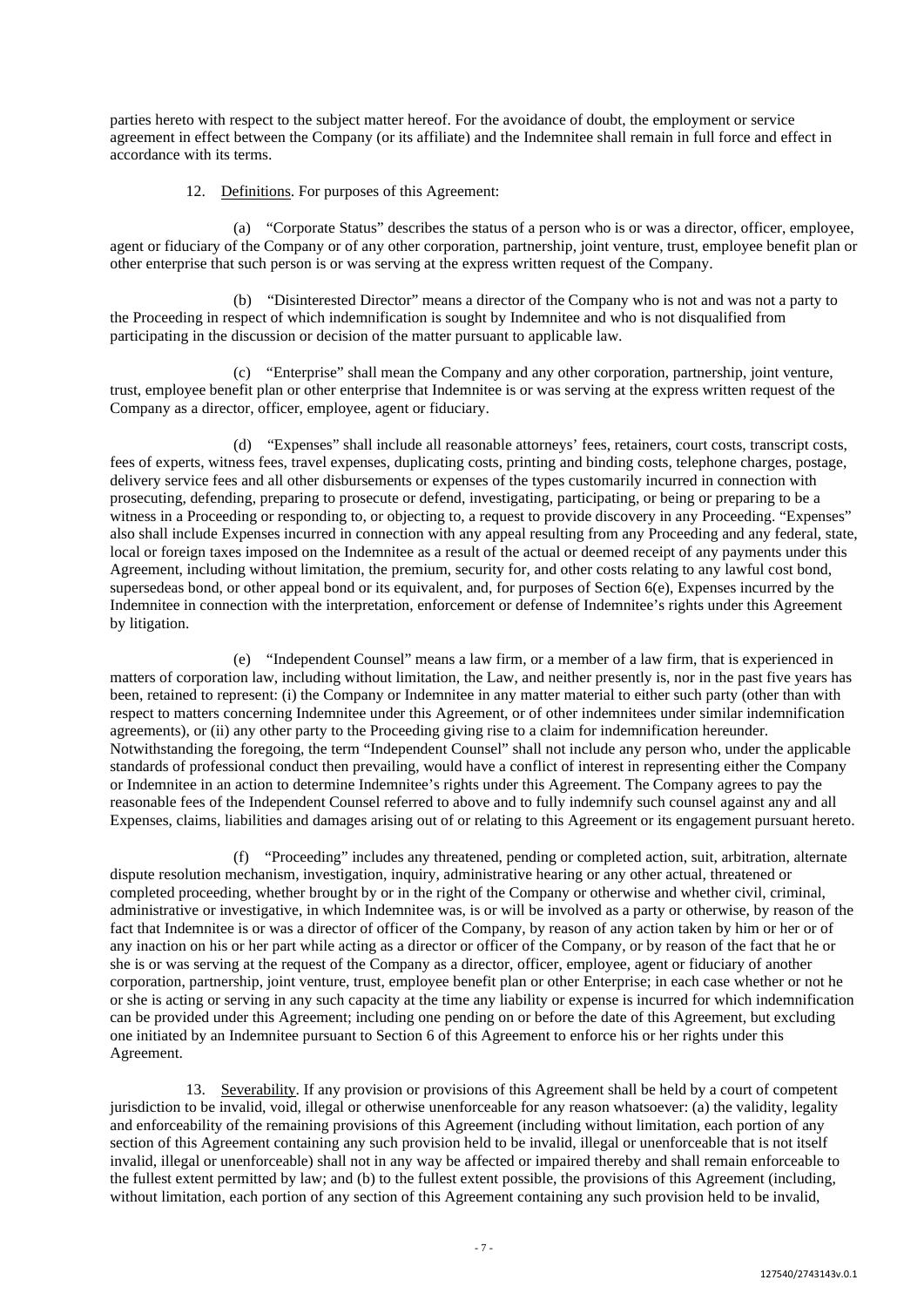illegal or unenforceable that is not itself invalid, illegal or unenforceable) shall be construed so as to give effect to the intent manifested thereby. Without limiting the generality of the foregoing, this Agreement is intended to confer upon Indemnitee indemnification rights to the fullest extent permitted by applicable law. In the event any provision hereof conflicts with any applicable law, such provision shall be deemed modified, consistent with the aforementioned intent, to the extent necessary to resolve such conflict.

14. Modification and Waiver. No supplement, modification, termination or amendment of this Agreement shall be binding unless executed in writing by both of the parties hereto. No waiver of any of the provisions of this Agreement shall be deemed or shall constitute a waiver of any other provisions hereof (whether or not similar) nor shall such waiver constitute a continuing waiver.

15. Notice by Indemnitee. Indemnitee agrees promptly to notify the Company in writing upon being served with or otherwise receiving any summons, citation, subpoena, complaint, indictment, information or other document relating to any Proceeding or matter which may be subject to indemnification covered hereunder. The failure to so notify the Company shall not relieve the Company of any obligation which it may have to Indemnitee under this Agreement or otherwise unless and only to the extent that such failure or delay materially prejudices the Company.

16. Notices. All notices and other communications given or made pursuant to this Agreement shall be in writing and shall be deemed effectively given: (a) upon personal delivery to the party to be notified, (b) when sent by confirmed electronic mail if sent during normal business hours of the recipient, and if not so confirmed, then on the next business day, (c) five (5) days after having been sent by registered or certified mail, return receipt requested, postage prepaid, or (d) one (1) day after deposit with a nationally recognized overnight courier, specifying next day delivery, with written verification of receipt. All communications shall be sent:

- (a) If to Indemnitee, to the address set forth below Indemnitee signature hereto.
- (b) If to the Company, to:

IDEX Biometrics ASA Dronning Eufemias gate 16 0191 Oslo Norway E-mail: [\*] Attention: [\*]

or to such other address as may have been furnished to Indemnitee by the Company or to the Company by Indemnitee, as the case may be.

17. Identical Counterparts. This Agreement may be executed in one or more counterparts, each of which shall for all purposes be deemed to be an original but all of which together shall constitute one and the same agreement. This Agreement may also be executed and delivered electronically (including any .pdf copy) and in one or more counterparts, each of which shall be deemed an original, but all of which together shall constitute one and the same instrument. Only one such counterpart signed by the party against whom enforceability is sought needs to be produced to evidence the existence of this Agreement.

18. Headings. The headings of the sections of this Agreement are inserted for convenience only and shall not be deemed to constitute part of this Agreement or to affect the construction thereof.

19. Governing Law and Dispute Resolution. The parties agree that this Agreement shall be governed by, and construed and enforced in accordance with, the laws of Norway. Each of the parties hereby agrees to irrevocably submit any disputes between the parties concerning this Agreement to the exclusive jurisdiction of the Oslo District Court (Norwegian*: Oslo tingrett*).

20. Shareholder Approval. This Agreement is subject to and contingent upon shareholder approval being given by the extraordinary general meeting in the Company, which will be held on or about [\*] 2020.

IN WITNESS WHEREOF, the parties hereto have executed this Agreement on and as of the day and year first above written.

# *[SIGNATURE PAGE FOLLOWS]*